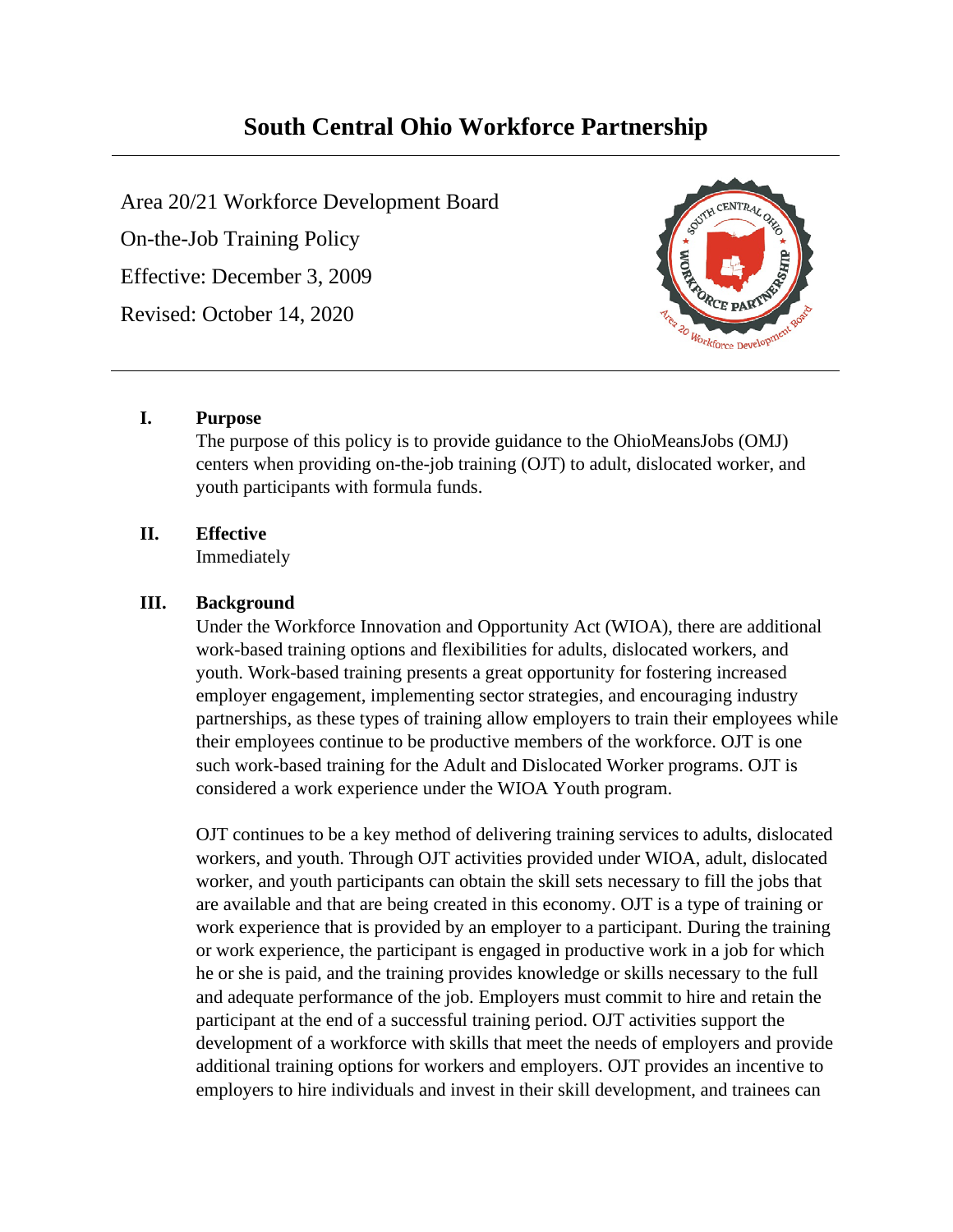earn a wage as they learn. It is a critical tool that helps job seekers enter successful employment.

Detailed procedural guidelines are found in the On-the-Job Training Guidance Manual. This manual is updated as needed to reflect any necessary changes in the implementation of OJTs. Copies are available online at [jfs.ohio.gov/owd/wioa/Docs/](https://jfs.ohio.gov/%E2%80%8Bowd/%E2%80%8Bwioa/%E2%80%8BDocs/%E2%80%8BOJT-Procedures-Manual.pdf) [OJT-Procedures-Manual.pdf.](https://jfs.ohio.gov/%E2%80%8Bowd/%E2%80%8Bwioa/%E2%80%8BDocs/%E2%80%8BOJT-Procedures-Manual.pdf)

# **IV. Definitions**

Comprehensive Case Management and Employment Program (CCMEP): An integrated intervention program that combines the Temporary Assistance for Needy Families (TANF) program and the WIOA Youth program to provide employment and training services to individuals ages 14 through 24.

Displaced homemaker: An individual who has been providing unpaid services to family members in the home and who:

- 1. Is unemployed or underemployed and is experiencing difficulty in obtaining or upgrading employment; **AND**
- 2. Has been dependent on the income of another family member, but is no longer supported by that income; **OR**
- 3. Is the dependent spouse of a member of the Armed Forces on active duty (as defined in section  $101(d)(1)$  of Title 10, United States Code) and whose family income is significantly reduced because of a deployment (as defined in section 991(b) of Title 10, United States Code, or pursuant to paragraph (4) of such section); a call or order to active duty pursuant to a provision of law referred to in section 101(a)(13)(B) of Title 10, United States Code; a permanent change of station; or a service-connected (as defined in section 101(16) of Title 38, United States Code) death or disability.

Individuals with barriers to employment: A member of one or more of the following populations:

- 1. Displaced homemakers;
- 2. Low-income individuals;
- 3. Indians, Alaska Natives, and Native Hawaiians, as such terms are defined in section 166 of WIOA;
- 4. Individuals with disabilities, including youth who are individuals with disabilities:
- 5. Older individuals;
- 6. Ex-offenders;
- 7. Homeless individuals or homeless children and youth;
- 8. Youth who are in or have aged out of foster care;
- 9. Individuals who are English language learners, individuals who have low levels of literacy, and individuals facing substantial cultural barriers;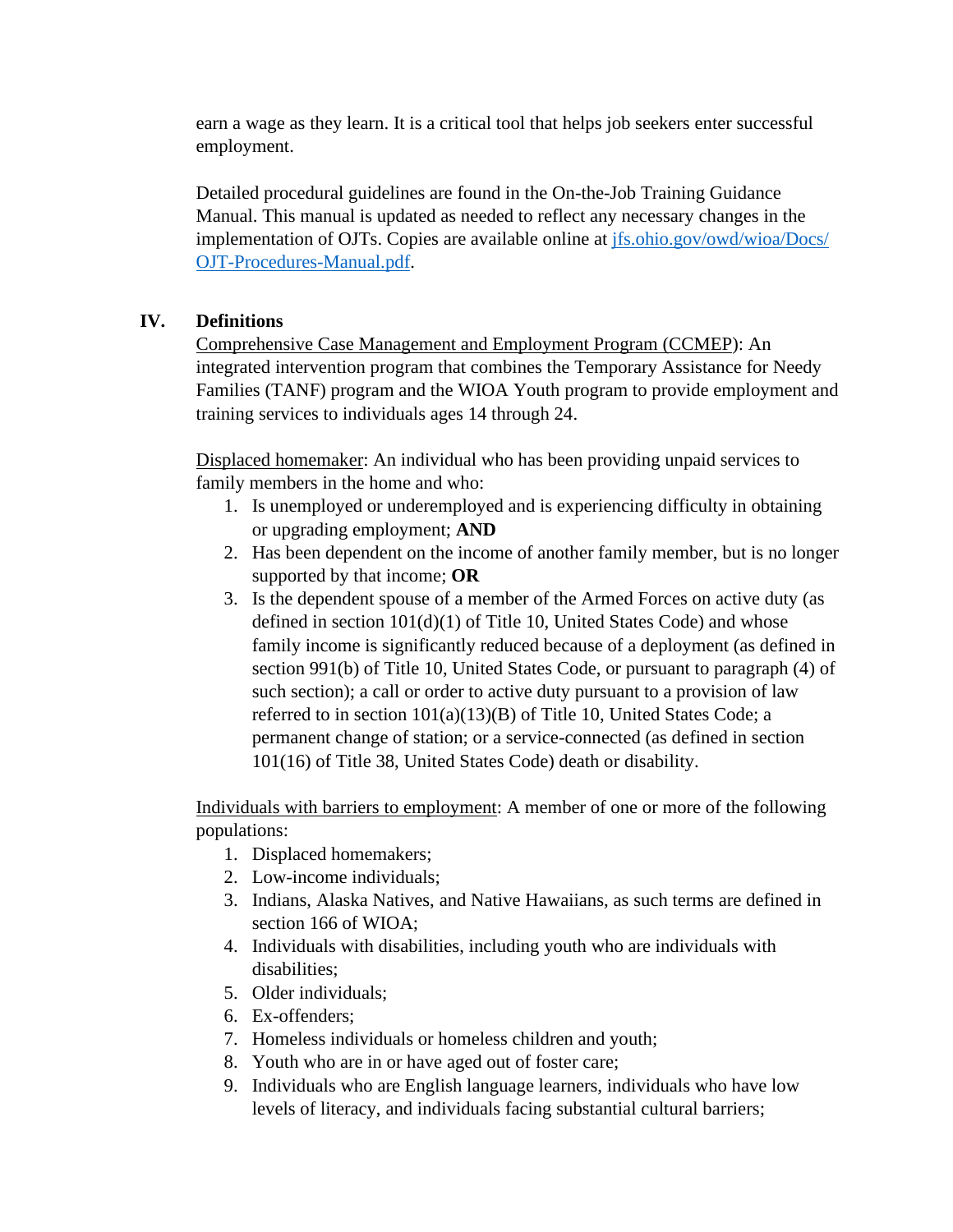- 10. Eligible migrant and seasonal farmworkers;
- 11. Individuals within 2 years of exhausting lifetime TANF eligibility;
- 12. Single parents (including single pregnant women);
- 13. Long-term unemployed individuals; and
- 14. Such other groups the State determines to have barriers to employment.

Individual with a disability: An individual with a disability as defined in section 3 of the Americans with Disabilities Act of 1990, (42 U.S.C. 12102).

Homeless children and youth (section 725(2) of the McKinney-Vento Homeless Assistance Act): An individual who lacks a fixed, regular, and adequate nighttime residence and includes the following:

- 1. Children and youths who are sharing the housing of other persons due to loss of housing, economic hardship, or a similar reason; are living in motels, hotels, trailer parks, or camping grounds due to the lack of alternative adequate accommodations; are living in emergency or transitional shelters; are abandoned in hospitals; or are awaiting foster care placement;
- 2. Children and youths who have a primary nighttime residence that is a public or private place not designed for or ordinarily used as a regular sleeping accommodation for human beings;
- 3. Children and youths who are living in cars, parks, public spaces, abandoned buildings, substandard housing, bus or train stations, or similar settings; and
- 4. Migratory children who qualify as homeless because the children are living in one of the previously mentioned circumstances.

Homeless individual (as defined in section 41403(6) of the Violence Against Women Act of 1994, 42 U.S.C. 14043e-2(6)): An individual who lacks a fixed, regular, and adequate nighttime residence and includes:

- 1. An individual who:
	- a. Is sharing the housing of other persons due to loss of housing, economic hardship, or a similar reason;
	- b. Is living in a motel, hotel, trailer park, or campground due to the lack of alternative adequate accommodations;
	- c. Is living in an emergency or transitional shelter;
	- d. Is abandoned in a hospital; or
	- e. Is awaiting foster care placement.
- 2. An individual who has a primary nighttime residence that is a public or private place not designed for or ordinarily used as a regular sleeping accommodation for human beings; or
- 3. Migratory children who qualify as homeless because the children are living in circumstances listed above.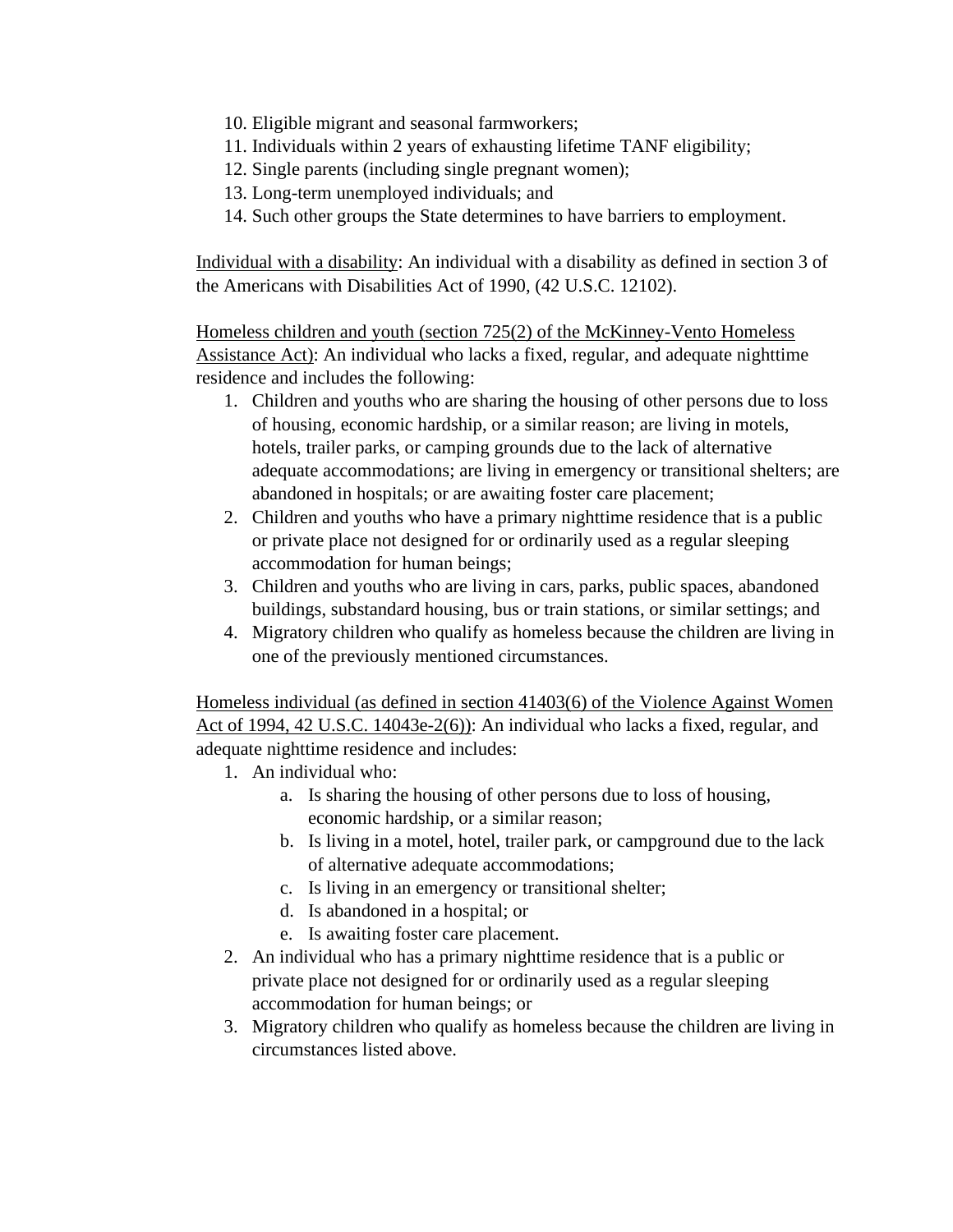Lead agency: The entity designated by the board of commissioners to administer CCMEP.

Low-income individual: As defined in section 3(36)(a) of WIOA, an individual who:

- 1. Receives, or in the past 6 months has received, or is a member of a family that is receiving or in the past 6 months has received, assistance through the supplemental nutrition assistance program (SNAP), temporary assistance for needy families (TANF), or the supplemental security income (SSI) or local income-based public assistance;
- 2. Is in a family with total family income that does not exceed the higher of: a. The poverty line; or
	- b. 70% of the lower living standard income level.
- 3. Is a homeless individual;
- 4. Receives or is eligible to receive a free or reduced price lunch;
- 5. Is a foster child on behalf of whom State or local government payments are made; or
- 6. Is an individual with a disability whose own income meets the eligibility income requirement of paragraph (2)(b) above but who is a member of a family whose income does not meet this requirement.

On-the-job training: Training by an employer that is provided to a paid participant while engaged in productive work in a job that:

- 1. Provides knowledge or skills essential to the full and adequate performance of the job;
- 2. Is made available through a program that provides reimbursement to the employer of up to 50% of the wage rate of the participant, except as provided in section  $134(c)(3)(H)$  of WIOA, for extraordinary costs of providing the training and additional supervision related to training; and
- 3. Is limited in duration as appropriate to the occupation for which the participant is being trained, taking into account the content of the training, the prior work experience of the participant, and the service strategy of the participant, as appropriate.

# **V. Participant Eligibility for an OJT**

WIOA-funded OJT is available for eligible WIOA youth and unemployed or underemployed adult and dislocated workers. Employed workers may be eligible for WIOA-funded OJTs when the employee is not earning a self-sufficient wage as determined by the local workforce development area (local area). Participants who have completed occupational skills training via an individual training account (ITA) may be considered for OJT if it creates an opportunity for the participant to become employed.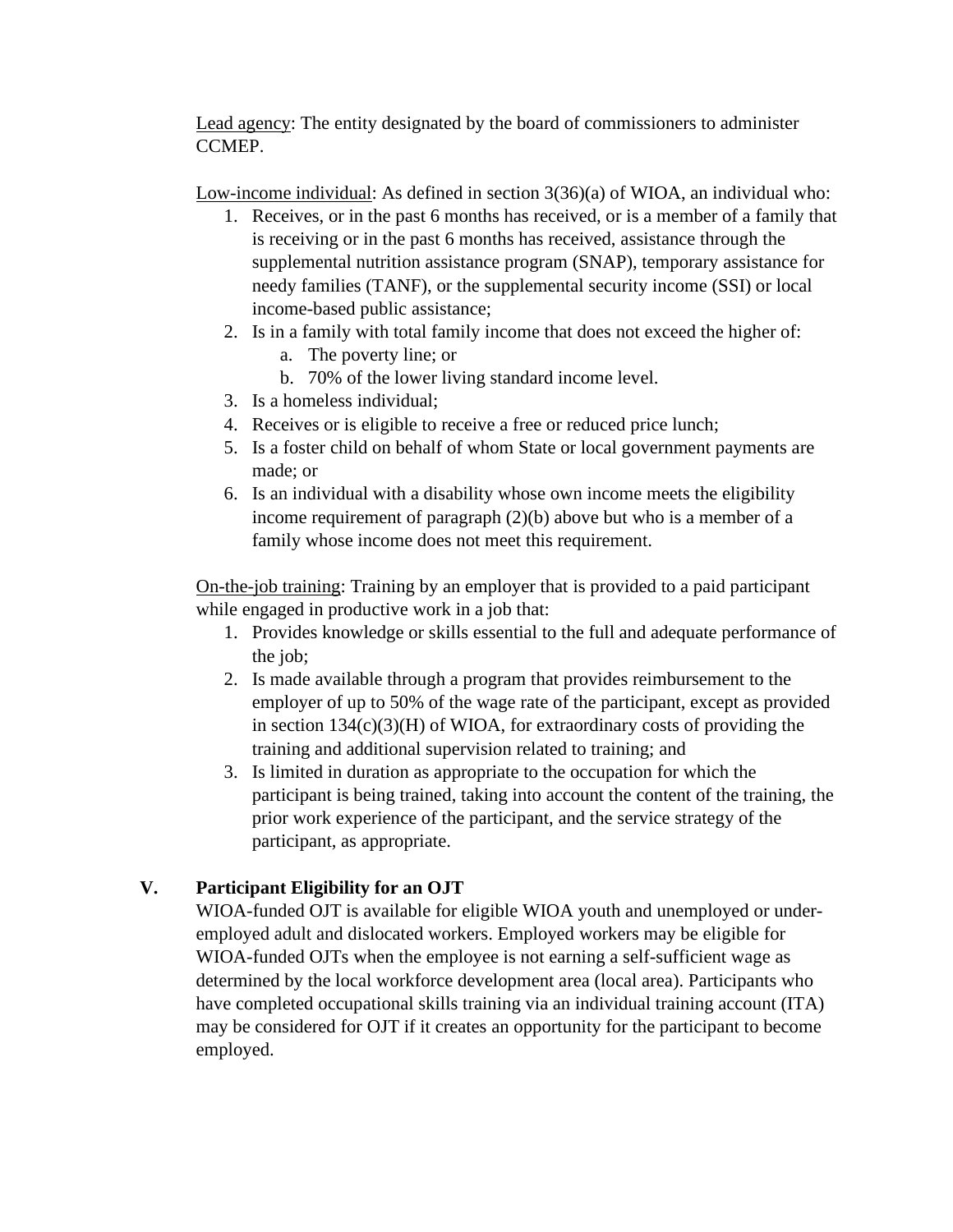As outlined in Workforce Innovation and Opportunity Act Policy Letter (WIOAPL) No. 15-09.1, [Training Services for Adults and Dislocated Workers,](https://emanuals.jfs.ohio.gov/Workforce/WIOA/WIOAPL/WIOAPL-15-09-1.stm) WIOAPL No. 15- 10, [Youth Program Services,](https://emanuals.jfs.ohio.gov/Workforce/WIOA/WIOAPL/WIOAPL-15-10.stm) and rule 5101:14-1-02 of the Administrative Code, training services may be provided to adults and dislocated workers or work experiences to youth participants if, after an interview, evaluation, or assessment and career planning, the participant has been determined to have the skills and qualifications to successfully participate in an OJT. WIOA/Comprehensive Case Management and Employment Program (CCMEP) in-school youth aged 14-21 years may qualify for OJT, although such work experience may not be an appropriate activity for in-school youth whose individual service strategy (in CCMEP, called the individual opportunity plan) may be geared toward completion of secondary or postsecondary education instead of employment.

OJT participants must receive wages, benefits, and working conditions that are equal to those provided to regular employees who have worked a similar length of time and are doing the same type of work. Appropriate workers' compensation insurance protection must also be provided to all OJT participants by the employer.

OJT participants are not eligible to receive needs related payments (NRPs) and cannot be immediate family members of the business owner or direct supervisor. Refer to the [On-the-Job Training Guidance Manual](https://jfs.ohio.gov/%E2%80%8Bowd/%E2%80%8Bwioa/%E2%80%8BDocs/%E2%80%8BOJT-Procedures-Manual.pdf) for the different situations in which OJTrelated conflicts of interest may arise.

### **VI. Employer Eligibility for an OJT**

OJT is provided under an agreement with an employer in the public, private nonprofit, or private for-profit sector to WIOA eligible participants. Potential business functions to research before selecting an employer include but are not limited to:

- 1. Working conditions (safety and health);
- 2. Availability of employer-provided health benefits;
- 3. Wage structure all on-the-job training positions must pay a minimum wage of \$12 per hour;
- 4. Turnover rates;
- 5. Adequateness of staff and equipment to carry out the training; and
- 6. Compliance with federal, state, and local laws.

### Private Placement Agencies

A private placement agency may, if all required OJT criteria are met, be an eligible employer for WIOA-funded OJTs. Local workforce development areas must develop policy on OJTs with private placement agencies (e.g. OJTs in scenarios of "temp," "temp to hire" or continued long-term employment).

Refer to the [On-the-Job Training Guidance Manual](https://jfs.ohio.gov/%E2%80%8Bowd/%E2%80%8Bwioa/%E2%80%8BDocs/%E2%80%8BOJT-Procedures-Manual.pdf) for factors to be considered before writing OJT agreements with a private placement agency.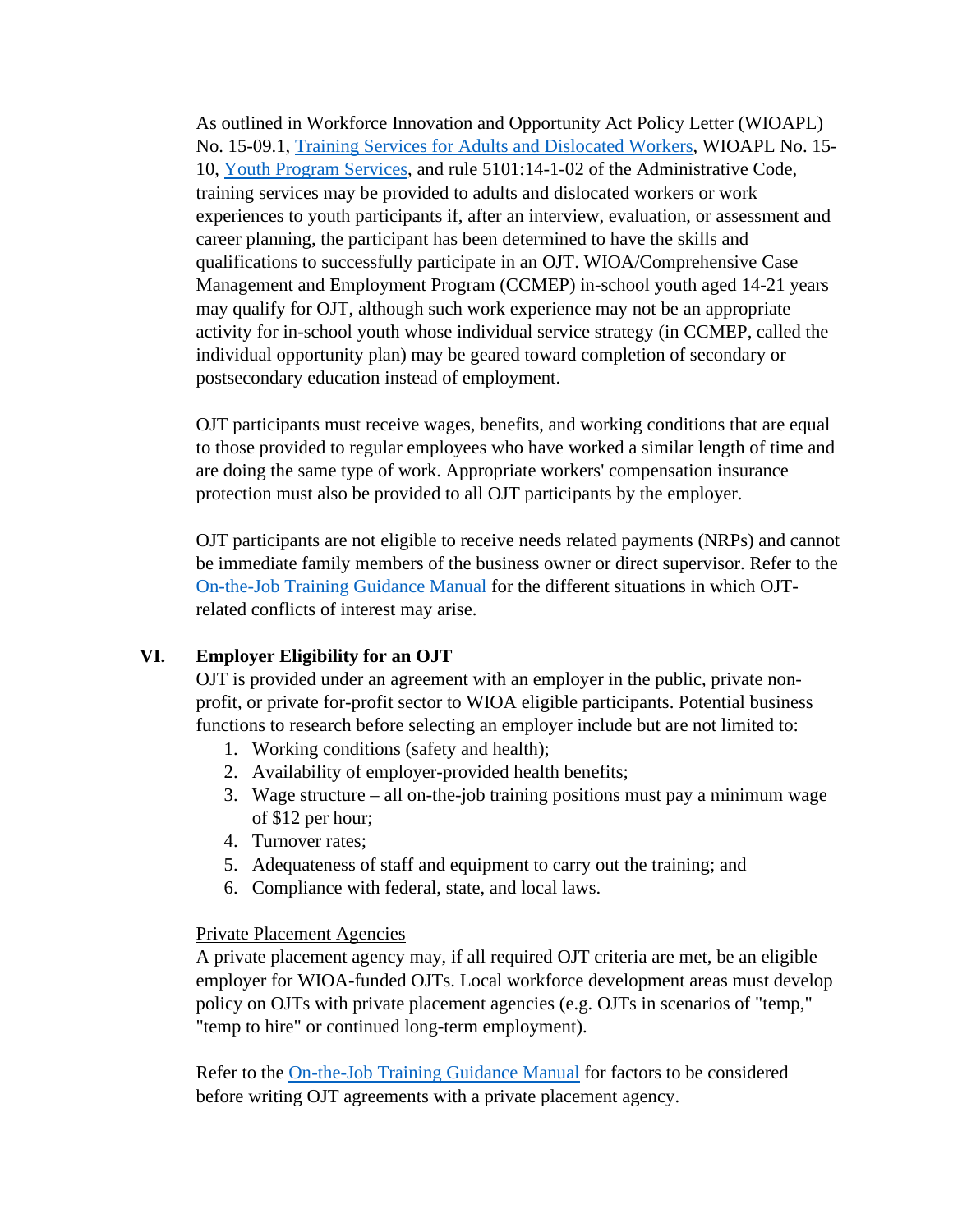# Disqualifying Factors

Employers will be disqualified from participating in the OJT program in the following situations:

1. Businesses must not be presently debarred, suspended, proposed for disbarment, declared ineligible, or voluntarily excluded from participation in transactions by USDOL or the State of Ohio. Below are three websites that may be helpful in checking tax, environmental compliance, and debarment status.

> Federal Debarment Site: [https://www.sam.gov](https://www.sam.gov/) Ohio Department of Taxation: [http://www.tax.ohio.gov](http://www.tax.ohio.gov/) Business Filing Search: [http://www.sos.state.oh.us](http://www.sos.state.oh.us/)

- 2. Businesses must not have any outstanding tax liability for over six months to the state of Ohio. Local workforce development boards (WDB) or CCMEP lead agencies must require the businesses to disclose any known outstanding tax liabilities with Ohio and other states prior to entering into the contract. The local WDB or CCMEP lead agencies may consider existing out-of-state violations when determining eligibility to receive OJT funds. The local WDB or CCMEP lead agency must document any resolution of outstanding tax liability, which may include letters from the business or from the State from which the tax liability occurred.
- 3. Businesses must not have any outstanding civil, criminal, or administrative fines or penalties owed to or pending in the state of Ohio.
- 4. The WDB or CCMEP lead agency must not enter an agreement with an employer who has previously exhibited a pattern of failing to provide OJT participants with continued long-term employment.
- 5. The employer must comply with all applicable federal, state, and local laws and regulations related to providing reasonable working conditions. OJT participants are not permitted to train or work in buildings or surroundings under working conditions that are unsanitary, hazardous, or dangerous to the trainee's health or safety.
- 6. If during completion of the employer information form, it is determined that a business has relocated from one U.S. labor market to another and caused dislocation at the original location, OJTs may be available at the new location only after the business has conducted work at the new location for more than 120 days. Refer to the [On-the-Job Training Guidance Manual](https://jfs.ohio.gov/%E2%80%8Bowd/%E2%80%8Bwioa/%E2%80%8BDocs/%E2%80%8BOJT-Procedures-Manual.pdf) for factors to be considered in determining whether business relocation has occurred.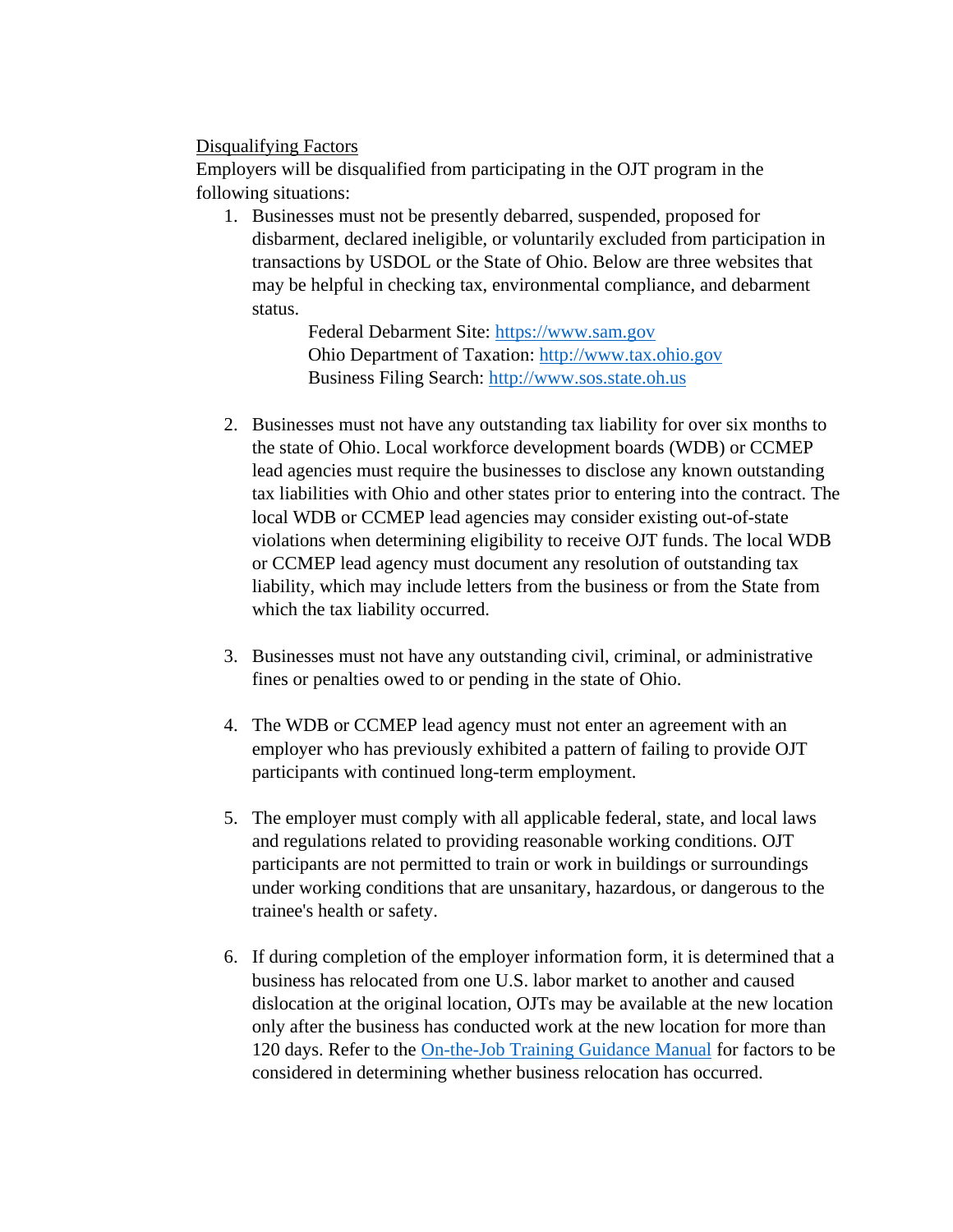To verify that a business is not relocating employment from another area, a pre-award review must be undertaken and documented by the local WDB or CCMEP lead agency. The review must include the names under which the establishment conducts business, including predecessors and successors in interest; the name, title, and address of the company official certifying the information, and whether WIOA assistance is being sought about past or impending job losses at other facilities of their company. The pre-award review should also include a review of whether appropriate notices have been filed, as required by the Worker Adjustment Retraining Notification (WARN) Act. The review may also include consultations with labor organizations and others in the affected local area(s).

7. Absent a clear and applicable layoff definition within a collective bargaining agreement or personnel policy governing a local operation, a layoff is defined as termination with the intent to recall. A laid off employee who refuses a recall request is no longer considered to be in layoff status. Layoff recall rights will last six months from the last day of work prior to the layoff.

If the employer has laid off someone from similar or "substantially equivalent" work at the same local operation, no OJT or other subsidized employment is permitted. The work is considered substantially equivalent if the overlap between the work (duties and job titles) is 80% or greater. If more than one person is laid off from a substantially equivalent job, and all these persons worked their last day more than six months before the training plan begins, the OJT may proceed and the employer may be reimbursed regardless of the previous layoffs.

8. Training positions covered may not have been created by the displacement of an unsubsidized employee by a WIOA subsidized employee. This includes partial displacement such as reduction in the hours of non-overtime work, wages, or employment benefits. There is no requirement for the job to be similar or substantially equivalent. The key is employer intent: if an unsubsidized employee's earnings are reduced by hiring a WIOA subsidized participant to offset the lost productivity, it is considered displacement.

#### Prohibited OJT Activities

The following types of activities are prohibited from OJTs:

1. Sectarian activities: Funds provided to employers for OJT may not be used to employ the participant/trainee in a position involving political or sectarian activities. Furthermore, OJT participants may not assist, promote, or deter union organizing, or engage in political activities during work hours.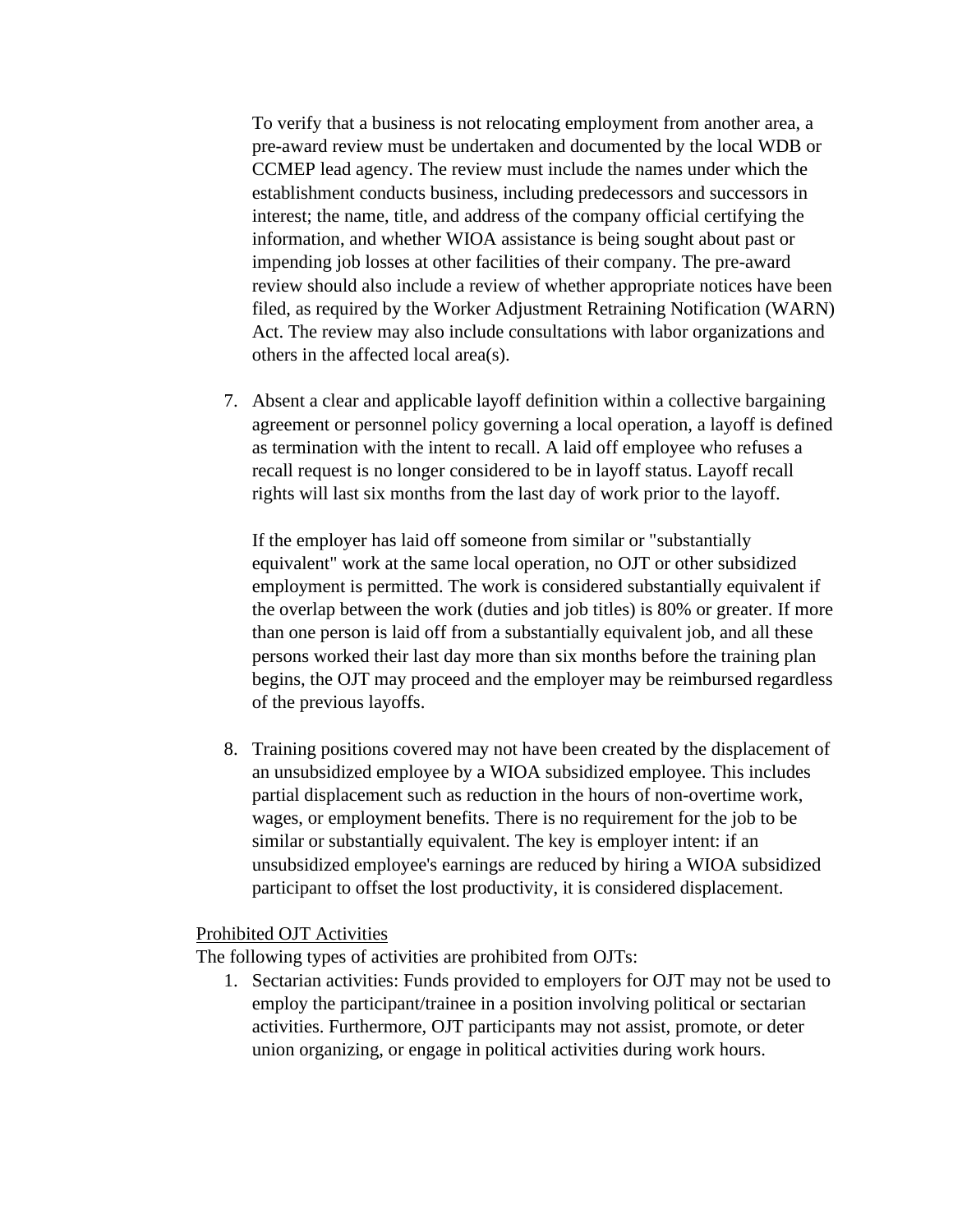2. Religious activities: OJT participants are prohibited from being employed in the construction, operation, or maintenance of any facility which is used for religious instruction or worship.

# **VII. Maximum Duration of OJTs**

The duration of the OJT shall not exceed a maximum of 1,040 hours unless extenuating circumstances exist, in which case appropriate documentation is required. The length of the training considers several factors such as the participant's skills gap including prior work experience, the occupation for which the participant is receiving training, the content of the training, and the service strategy of the participant.

Exceptions for individuals with disabilities or other significant barriers: OJT participants facing a significant barrier to employment, such as a disability covered under the Americans with Disabilities Act (ADA), may be considered for a longer training duration of up to 50% more hours than the typical length of a similar OJT, not to exceed a maximum of 1,560 hours.

Every registered apprenticeship program includes a structured OJT. Companies hire apprentices and provide hands-on training from an experienced mentor. This training is developed by mapping the skills and knowledge the apprentice must learn over the course of the program to be fully proficient at the job. Therefore, registered apprenticeships are time-based and require a specific number of hours of OJT. Consequently, OJTs with longer duration, not to exceed 2,080 hours, may be used when the OJT is completed as part of the registered apprenticeship program.

# **VIII. Coordination with Trade**

If an individual is eligible for training dollars under Trade Adjustment Assistance (TAA), TAA should be used to fund the OJT. An exception would be situations where the cost exceeds the TAA program's ability to fund the training; WIOA funds can pay the portion of the cost that exceeds the TAA maximum.

If a participant is already enrolled in a WIOA-funded OJT and subsequently becomes eligible for funding through TAA, the local area must determine whether to continue funding the OJT with formula dollars or to fund the remainder of the training with TAA funds based on the following criteria:

- 1. If the WIOA-funded OJT uses a different wage reimbursement rate than the Trade program's OJT policy allows, the participant's OJT may continue to be funded by formula dollars until completion;
- 2. If the WIOA-funded OJT uses a different payment point than the Trade program's required OJT payment point, the participant's OJT may continue to be funded by formula dollars until completion;
- 3. If the WIOA-funded OJT uses the same wage reimbursement rate and payment point as the Trade program OJT, the local area must plan for the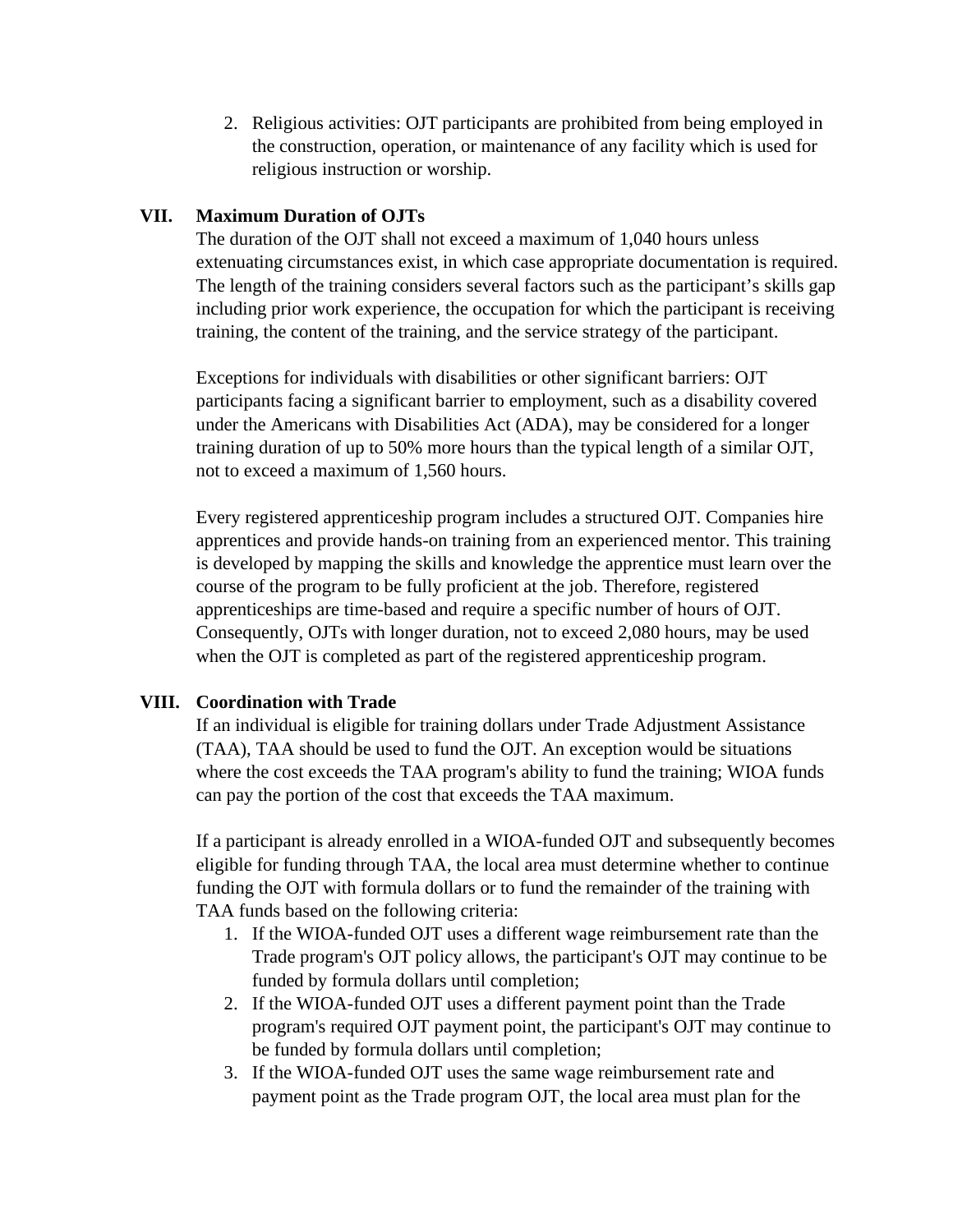remainder of the OJT to be funded by TAA beginning at the next payment point. Local areas must coordinate with Trade staff to develop a plan for transitioning participants from one funding stream to another without negatively affecting the employer or the participant.

Regardless of whether participants remain in the WIOA-funded OJT or transition to TAA funding, it is required that the participant be co-enrolled in both the WIOAfunded OJT and Trade programs and that the OJT be approved under both programs (even if it is being fully funded by formula dollars) to ensure the participant may qualify for other associated Trade benefits and services.

### **IX. Employer Reimbursement**

OJT training payments to employers are deemed to be compensation for the extraordinary costs associated with training a participant and his/her potentially lower productivity. Employers are to be reimbursed up to 50% of the wage rate of an OJT participant.

The Area 20 WDB will reimburse employers up to \$8,500 per participant (not including supportive services). Supportive services are limited to \$2,500 per participant. There is no restriction on the number of participants per employer; however, all reimbursements will be contingent upon funding awarded to Area 20 subareas.

The reimbursement base is regular "straight time" hours and does not include commissions, overtime pay, holidays, vacation, sick pay, or pay for other hours not worked. Further, payments to employers must be based on scheduled raises and regular pay increases if they occur.

CCMEP lead agencies will follow these policies and procedures pertaining to payment points.

### **X. Use of OJT Forms**

1. Employer Information Form (Pre-Award Review)

Prior to the placement of an OJT participant, an employer pre-screening must be conducted and On-the-Job Training Employer Information Form must be completed to ensure that the employer meets the minimum standards and can provide both training and long-term employment to the OJT participant. The Onthe-Job Training Employer Information form may be completed once rather than each time an OJT is approved.

In case of a collective bargaining agreement, the On-the-Job Training Employer Information form must indicate this, and the employer must provide a letter from the union indicating union concurrence before the OJT begins. The WIOA staff at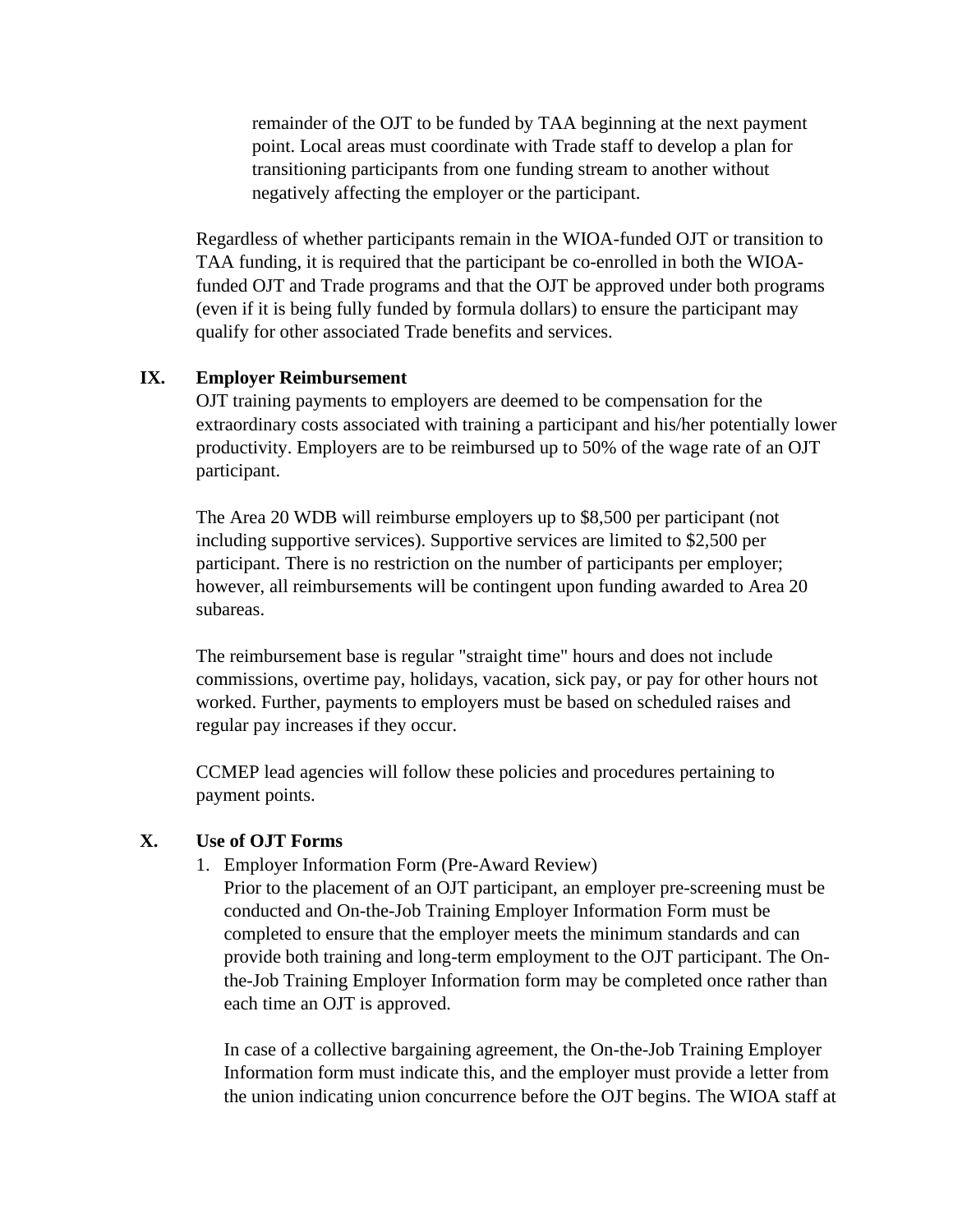the local area or CCMEP lead agency staff is expected to contact the employer's union representative if the job is under bargaining unit authority.

The On-the-Job Training Employer Information form must be updated:

- a. If the business is sold or transferred;
- b. If other significant changes affecting training, hiring, or job retention occur; and
- c. At least once a year from the date of issuance.
- 2. OJT Agreement

One On-the-Job Training Agreement is required per employer regardless of the number of participants trained or hired. The agreement may be effective for a maximum period of one year and cover all training plans approved with the employer prior to the On-the-Job Training Agreement's expiration date.

The OJT agreement, while establishing the reimbursement procedures, remains non-financial in nature, and no money is obligated until the training plan is approved for an eligible participant. Moreover, in case a collective bargaining agreement exists, the employer shall obtain a letter of concurrence to the OJT agreement from the union and provide it to the local area.

The OJT agreement should be modified before expiration only if there are significant changes, such as layoffs or changes in federal, state, and local rules and policies pertaining to the implementation of OJTs.

3. On-the-Job Training Plan

The On-the-Job Training Plan obligates training or work experience funds for a participant and outlines the planned training activities to be accomplished during the training period. Unlike the OJT agreement, the training plan is required for each participant. The On-the-Job Training Plan constitutes the financial obligation between the agency or service provider and the employer and is the document which authorizes reimbursement of the agreed upon amount after successful completion of the training plan period.

The On-the-Job Training Plan also identifies the skills to be learned during the OJT. OJT providers may base the identification of skills needed, as well as the justification of training duration, upon the Occupational Information Network (O\*NET) and specific vocational preparation (SVP), company job description, input from the employer/supervisor, and/or other appropriate data sources.

4. Invoice

Payments to employers should be managed by an invoice system that documents the number of hours worked by the OJT participant and the hourly rate of pay.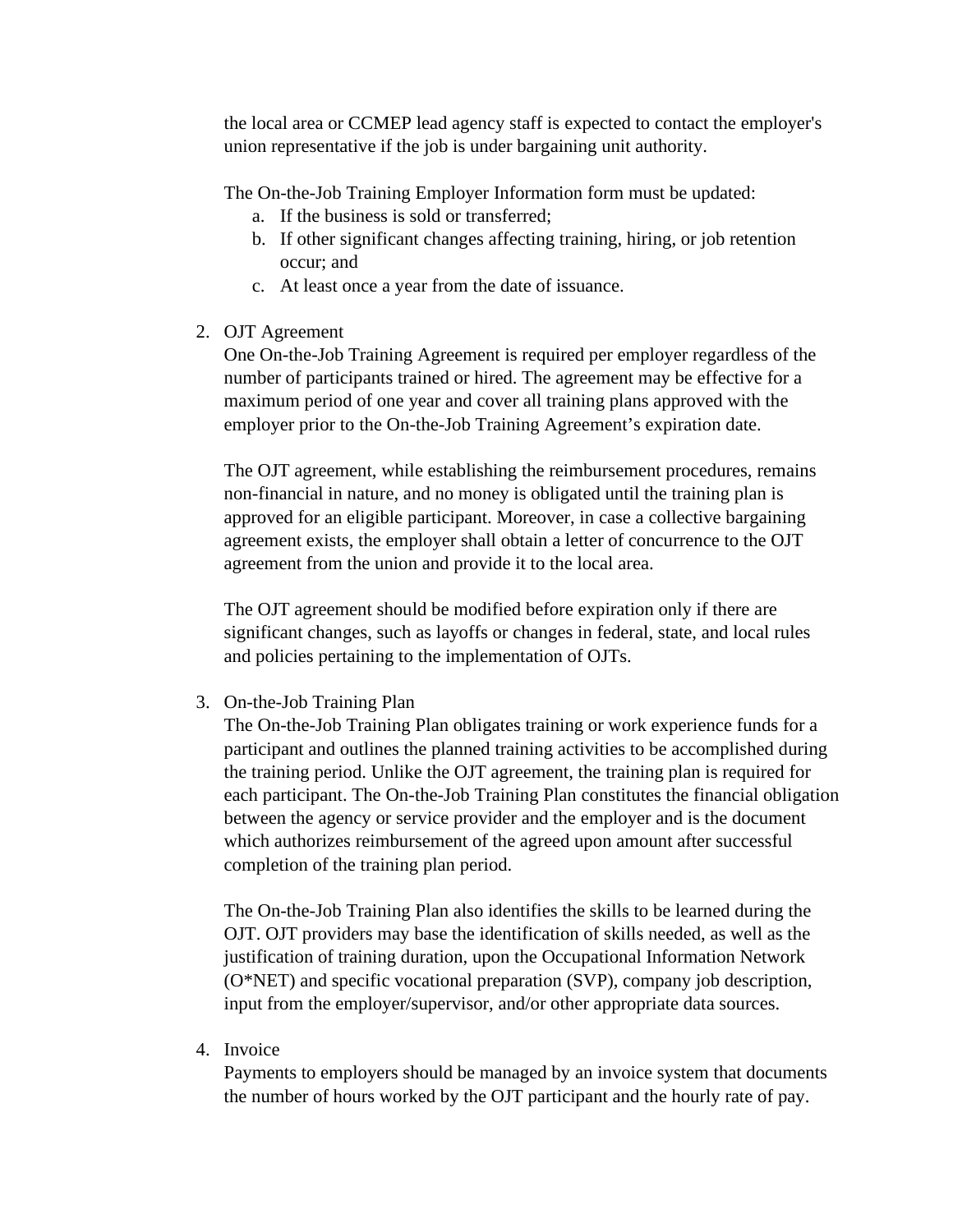During the WIOA-funded OJT, participants might also become eligible for other funding streams, such as Trade Adjustment Assistance (TAA), that would preclude their receiving continued funding under the OJT. In such an instance, refer to the Funding Transition Form regarding payment points and transitioning participants from one program to another without negatively affecting the employer or the participant.

It is expected that OJT participants will be retained at the completion of training.

5. Exception Request Form (if applicable)

There are times when an OJT participant or work conditions may justify an exception to the original training plan. Possible exceptions or modifications to an OJT may include:

- a. Extending the agreed upon length of OJT duration if the mandated maximum number of hours are not exceeded;
- b. Adjusting the maximum or minimum number of hours/week to accommodate a participant's learning or other disability if mandated maximum number of hours are not exceeded;
- c. Allowing employer reimbursement for training, even when the participant fails to complete the training, if the participant quit or was fired for just cause; and
- d. Consideration for OJT participants who are performing satisfactorily, have completed substantial training and will be retained by an employer at the end of the training period, but have not learned all the requisite OJTrelated skills.

Generally, consideration of high turnover jobs should be avoided. In certain situations where the return on investment or potential earning may warrant or the needs of a specific participants are reasonable, such opportunities may be the subject of negotiation.

All exceptions must be documented on the On-the-Job Training Exception Request before the end date of the training plan. Also, exceptions must be documented in the participant's case notes. All plan modifications must be documented on the On-the-Job Training Plan Modification, which must be documented in the participant's case notes.

# **XI. Monitoring**

Case managers must:

- 1. Document information received directly from the OJT participants;
- 2. Obtain the trainee supervisor's perspective about the training progress; and
- 3. Review the employer payroll records.